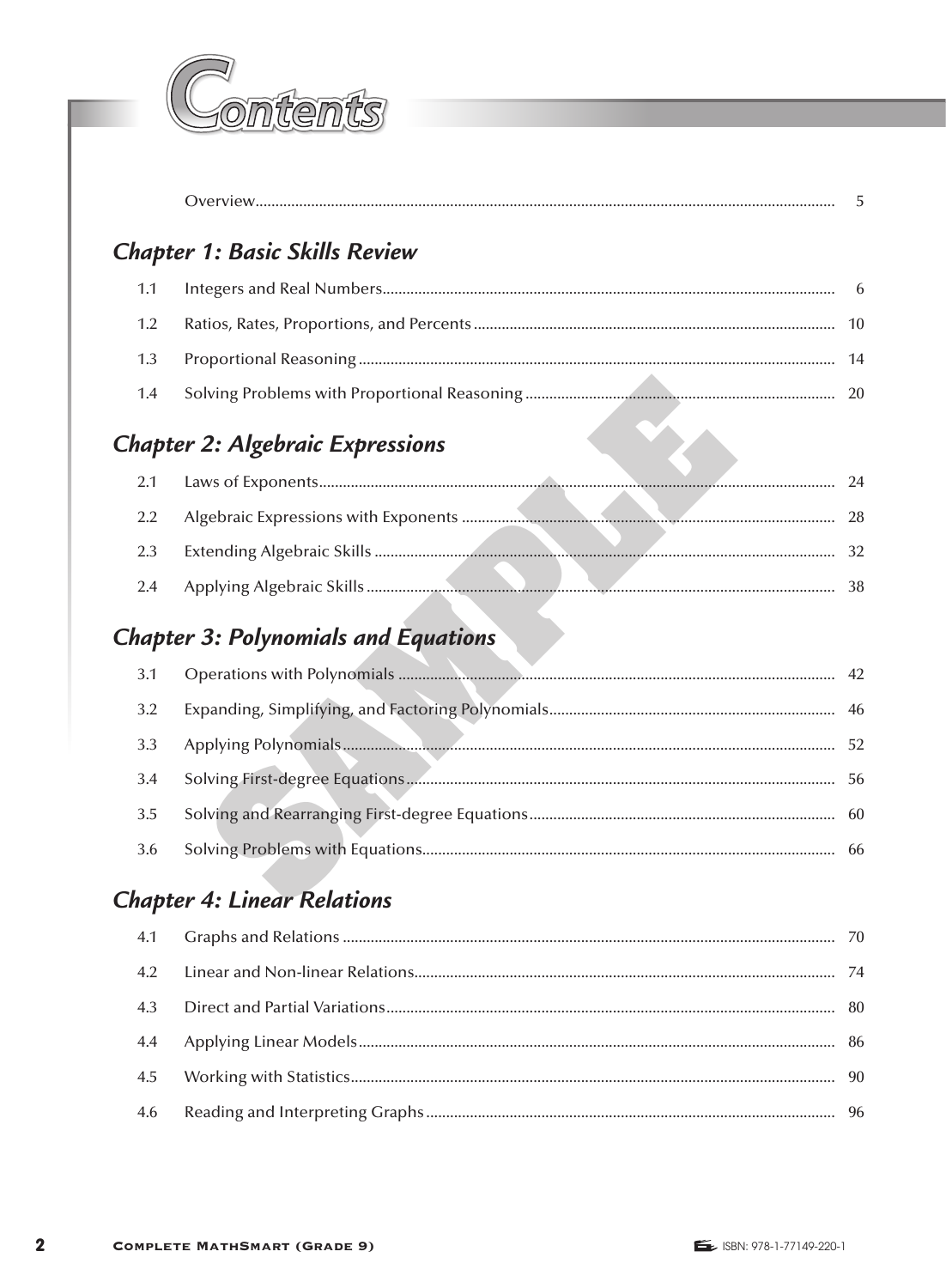

## **Chapter 5: Analytic Geometry**

| 5.1 |  |
|-----|--|
|     |  |
| 5.3 |  |
|     |  |
| 5.5 |  |

### **Chapter 6: Properties of Two-dimensional Shapes**

|     | 126 |
|-----|-----|
| 6.2 |     |
| 6.3 | 136 |
| 6.4 | 142 |
|     |     |

### Chapter 7: Measurement Relationships in Three-dimensional Figures

| 7.1 |  |
|-----|--|
| 7.2 |  |
| 7.3 |  |
| 7.4 |  |
| 7.5 |  |
| 7.6 |  |
|     |  |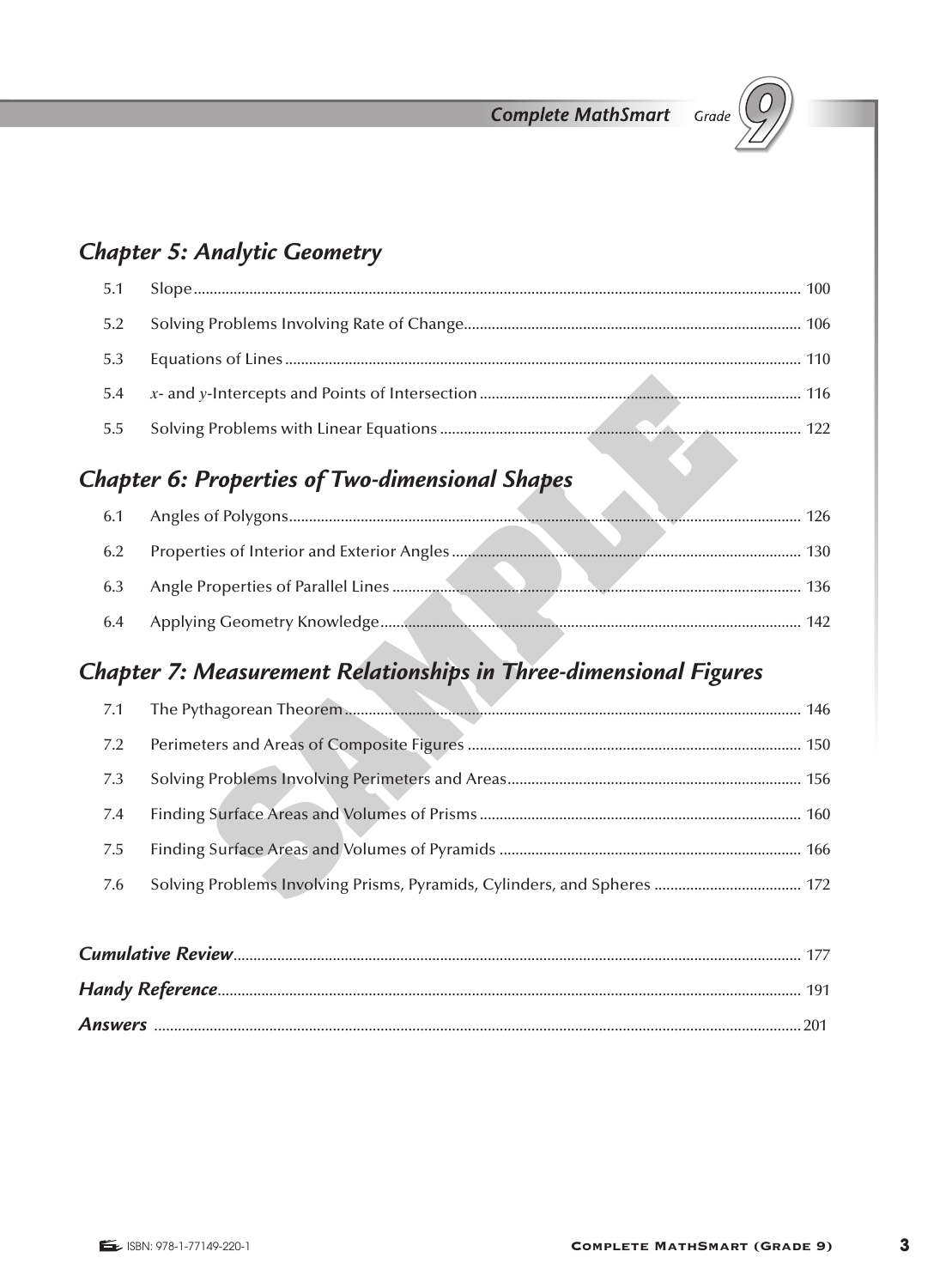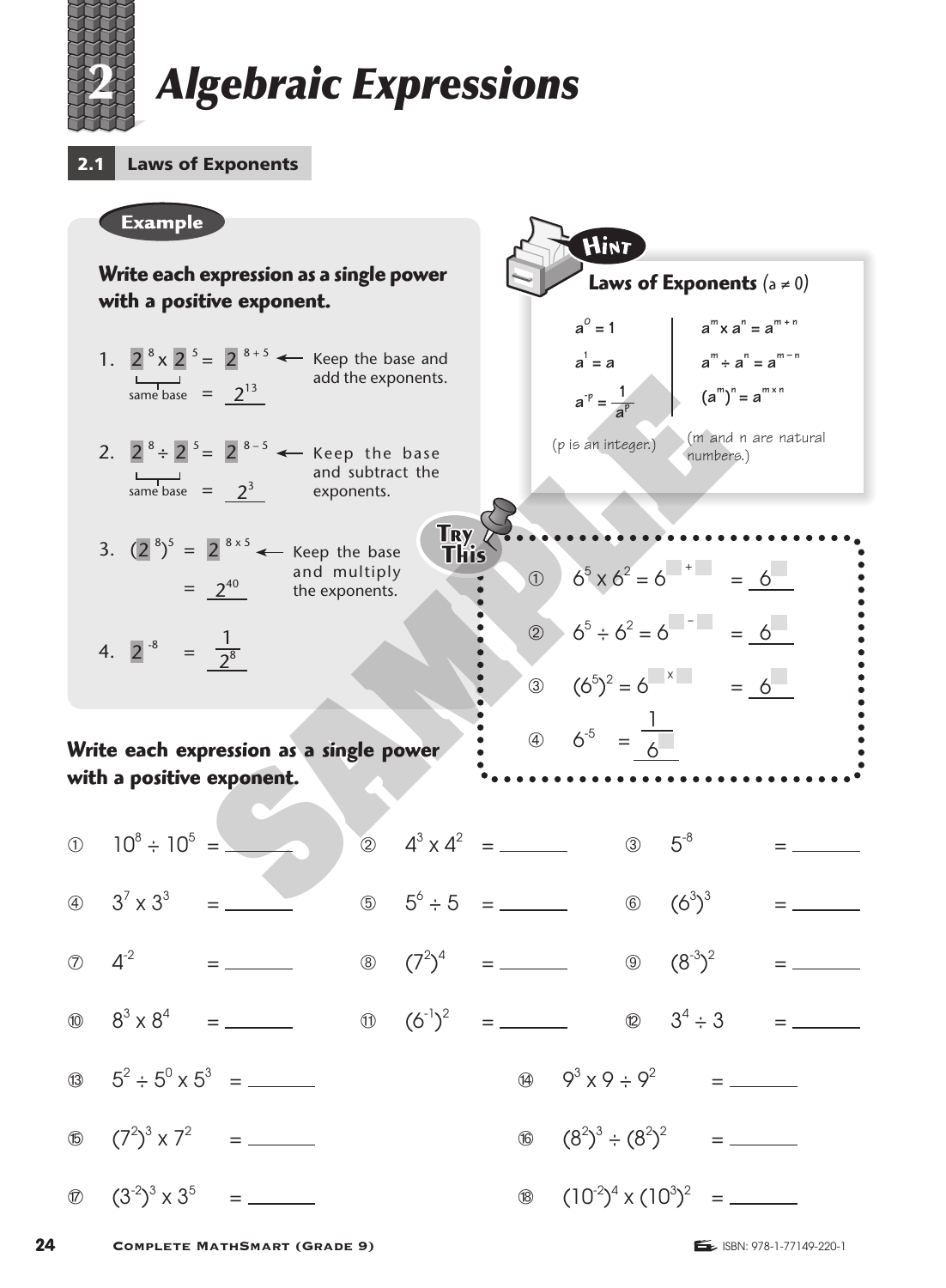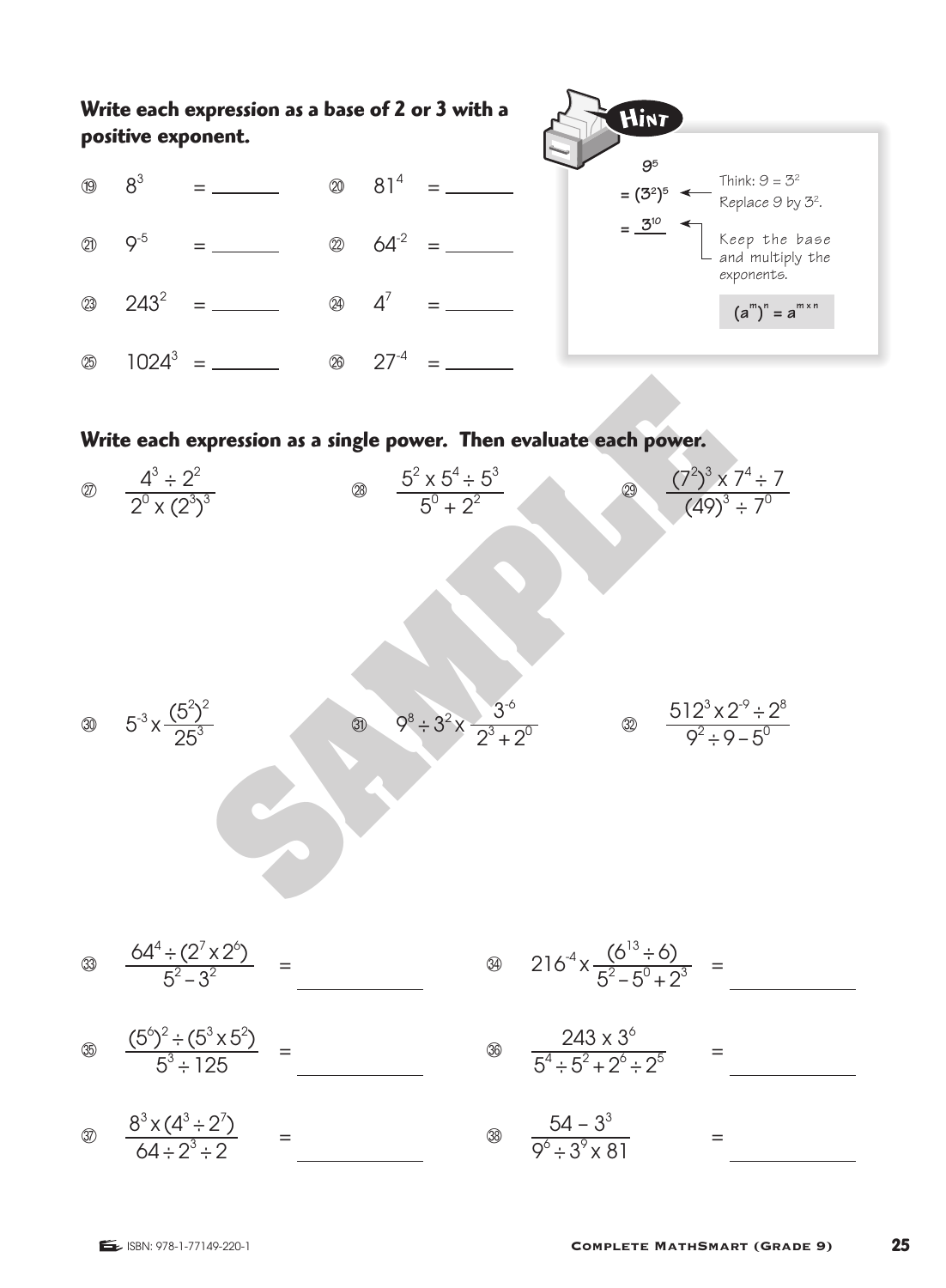#### **Write each expression as powers with positive exponents.**



#### **Write each number in scientific notation.**



#### **Evaluate each expression without a calculator. Then write the answer in scientific notation.**